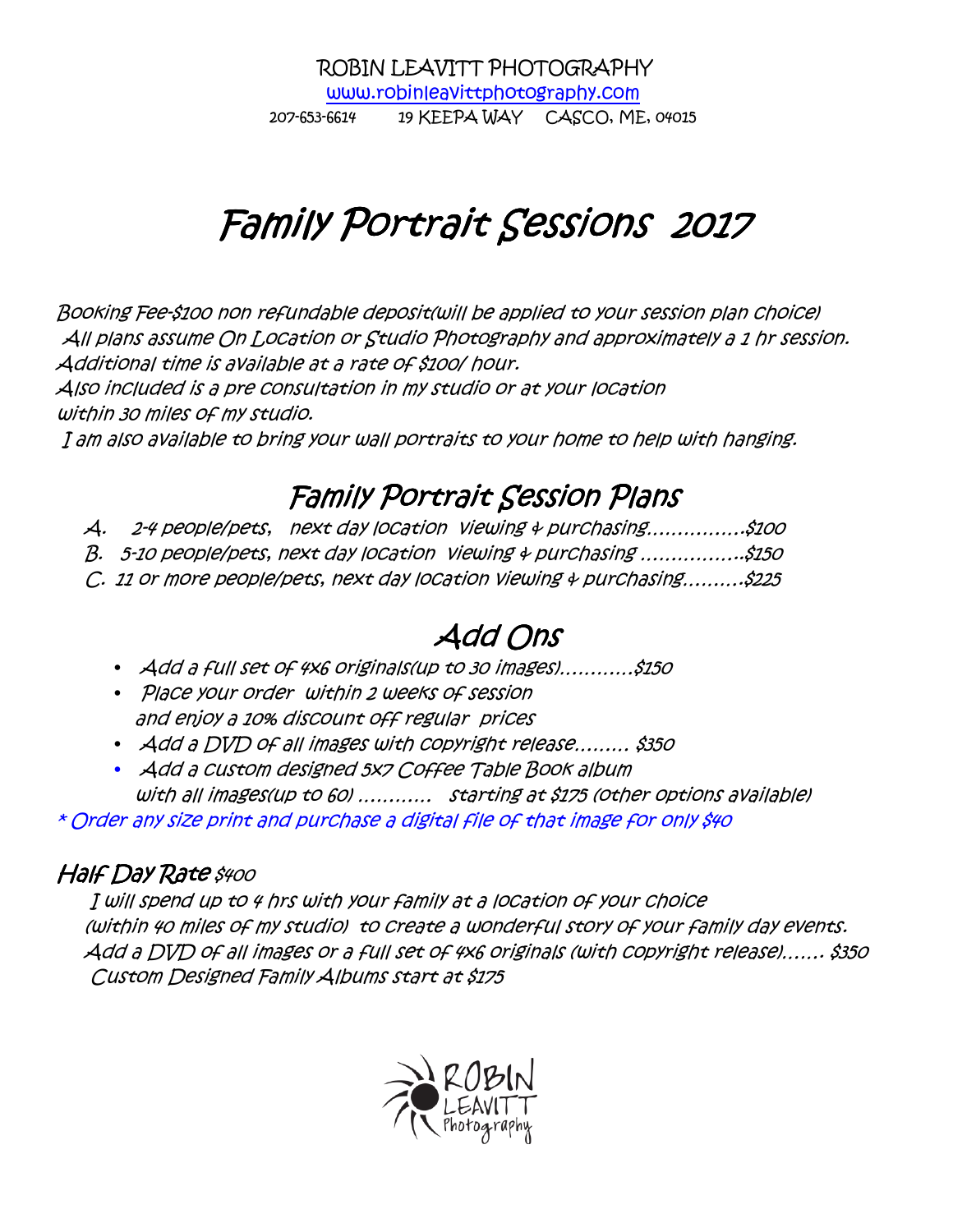*ROBIN LEAVITT PHOTOGRAPHY www.robinleavittphotography.com* 

*207-653-6614 19 KEEPA WAY CASCO, ME, 04015* 

## *Family Portrait Price List Family 201 Family Portrait Price List 2017*

 *8-wallets………\$36* 

 *1-4X6……………\$20 print/\$35 wood laminate by Artiplaq* 

 *1-5X7……………\$35 print/\$65 wood laminate* 

 *1-8x10……………\$60 print/\$95 wood laminate* 

*OTHER PRODUCTS AVAILABLE\*order any size print and purchase a digital copy for \$40*

|                               | 11" print | 16" print | 20" print 24" print |             |
|-------------------------------|-----------|-----------|---------------------|-------------|
| Dry mounted(ready to frame)   | \$135     | \$160     | <i>S225</i>         | <i>S285</i> |
| Wood Laminate(ready to hang)- | \$180     | \$215     | S265                | \$320       |
| Canvas Gallery Wrap           | \$225     | \$245     | <i>S275</i>         | \$350       |

*\*order any size print and purchase a digital copy of that image for \$40each* 

| Custom Designed Coffee Table Book-telling the story of your day- |                                               |                        |
|------------------------------------------------------------------|-----------------------------------------------|------------------------|
| please ask for info-starting at \$175                            |                                               |                        |
|                                                                  |                                               |                        |
| Digital Picture Frame loaded with all of your images\$325        |                                               |                        |
|                                                                  |                                               |                        |
| Entire Session DVD\$350*** (with copyright permissions)          |                                               |                        |
| "Best Of" DVD-10 of your favorite images\$250                    |                                               |                        |
| Holiday Cards-\$55 for 25 Custom designed 4x8 2-sided Cards      |                                               |                        |
|                                                                  | \$95/50 Cards \$150/100 Cards \$200/200 Cards |                        |
|                                                                  |                                               |                        |
|                                                                  |                                               |                        |
| Photo Collage-custom designed and framed(up to 10 images)        |                                               |                        |
|                                                                  |                                               | Starting at 16×20\$225 |
|                                                                  |                                               |                        |

*\*When you order any size print you can purchase a digital copy of that image for \$30.* 

*Don't forget Framing-We offer a wide variety of high quality frames!!* 

*\*\*\*When purchasing a Full DVD of your session- purchasing session-All Regular Prints will be priced at 50% off- Prints be off-Please ask for more information. Please for information. or*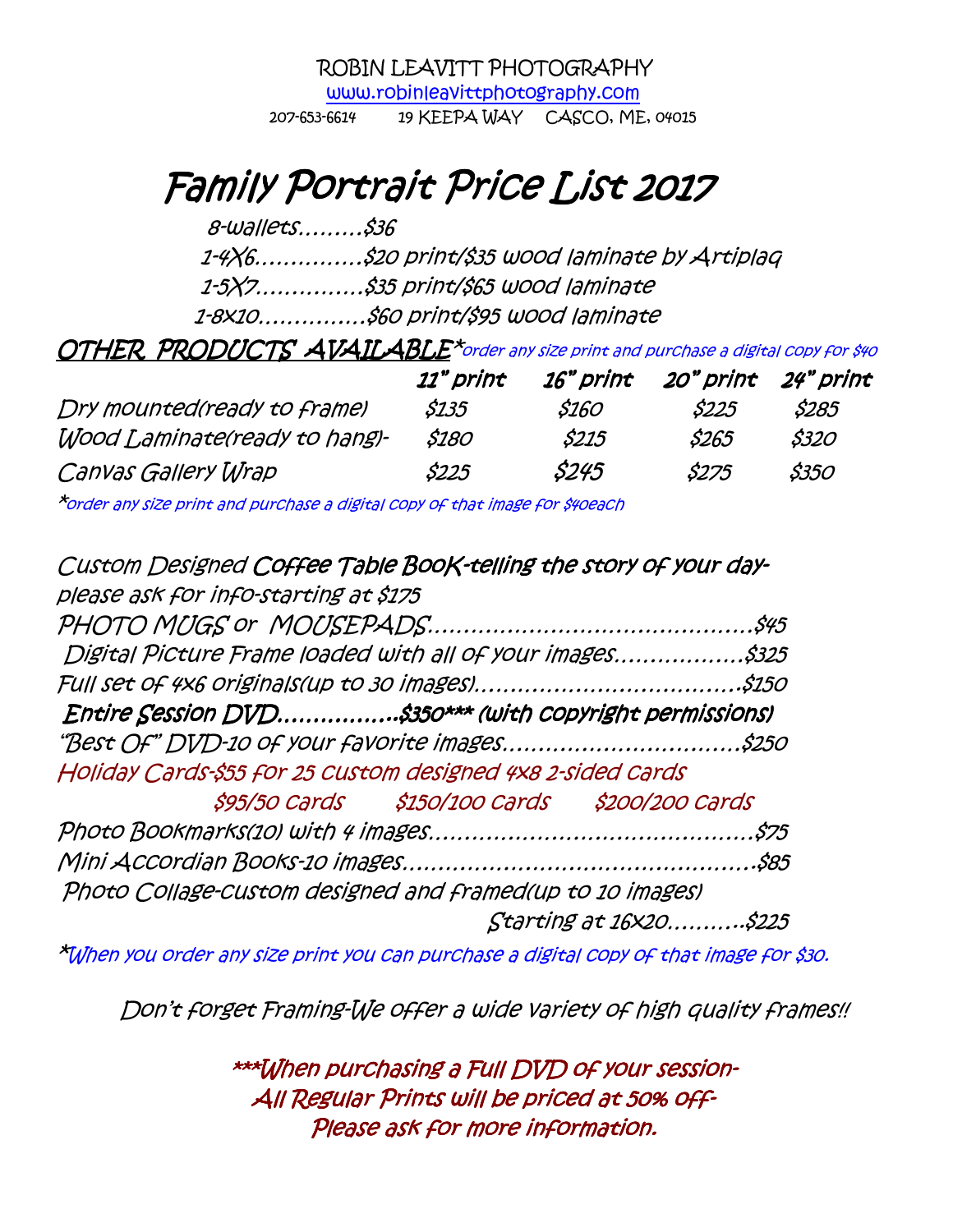*ROBIN LEAVITT PHOTOGRAPHY* 

*www.robinleavittphotography.com* 

*207-653-6614 19 KEEPA WAY CASCO, ME, 04015* 

*ORDER FORM*

| Name-   |      | Date |  |
|---------|------|------|--|
| Address |      |      |  |
| Tel. #  | cell |      |  |
| Email   |      |      |  |

| Quantity | Image # | Package # / Photo size |                          | TOTAL                      |
|----------|---------|------------------------|--------------------------|----------------------------|
|          |         |                        |                          |                            |
|          |         |                        |                          |                            |
|          |         |                        |                          |                            |
|          |         |                        |                          |                            |
|          |         |                        |                          |                            |
|          |         |                        |                          |                            |
|          |         |                        |                          |                            |
|          |         |                        |                          |                            |
|          |         |                        |                          |                            |
|          |         |                        |                          |                            |
|          |         |                        |                          |                            |
|          |         |                        |                          |                            |
|          |         |                        |                          |                            |
|          |         |                        |                          |                            |
|          |         |                        | Subtotal                 |                            |
|          |         |                        |                          | $\boldsymbol{\mathcal{S}}$ |
|          |         |                        | $5.5%$ METAX             | $\boldsymbol{\mathcal{S}}$ |
|          |         |                        | SHIPPING/                |                            |
|          |         |                        | <b>HANDLING</b>          | $\boldsymbol{\mathcal{S}}$ |
|          |         |                        | TOTAL <sup>S</sup>       |                            |
|          |         |                        | Subtract deposit paid \$ |                            |

 *Balance due \$* 

*PAID IN FULL \$*